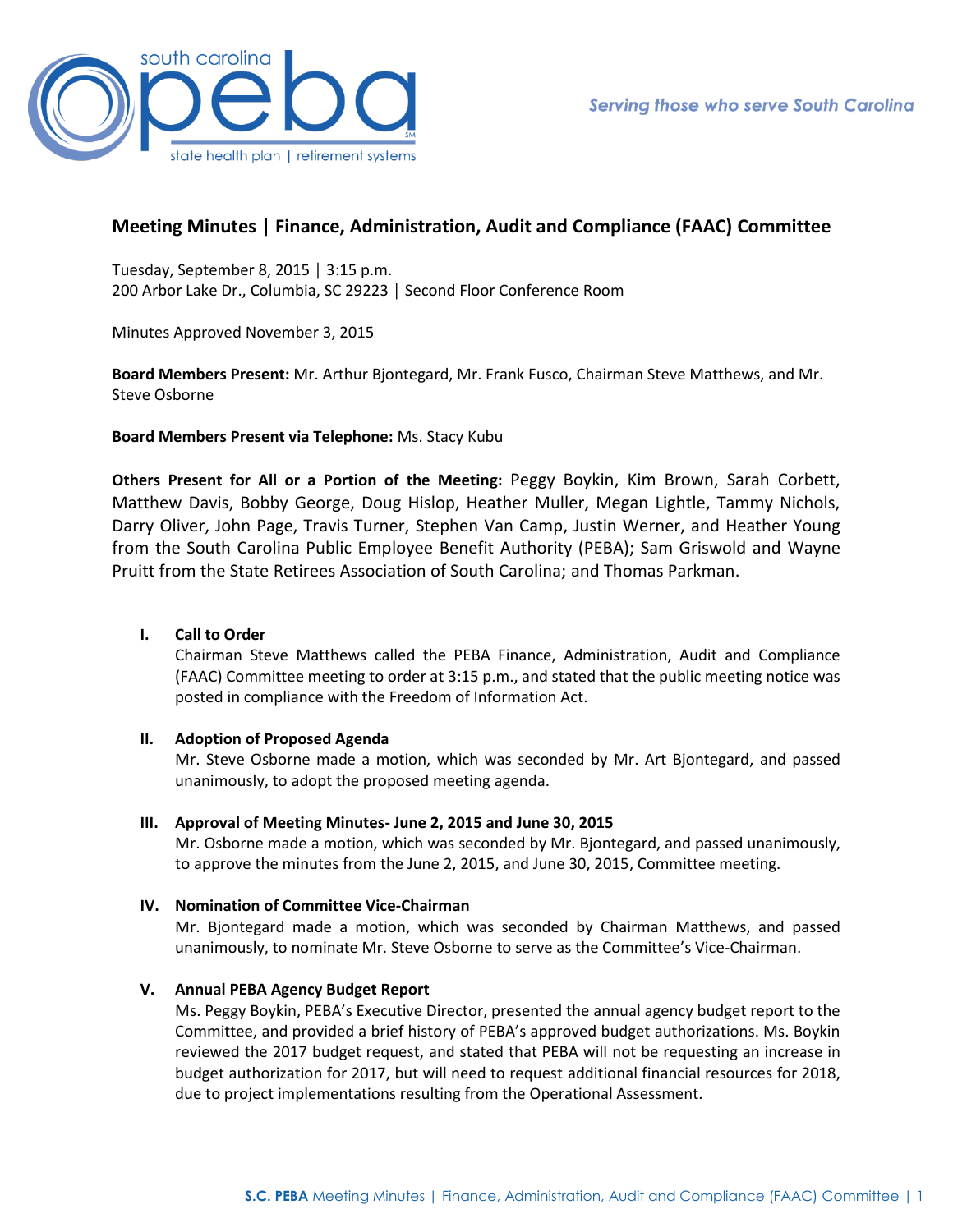Following further discussion, Mr. Bjontegard made a motion, which was seconded by Mr. Osborne, and passed unanimously, to recommend the 2017 PEBA agency budget request to the full Board for approval.

### **VI. Communications Plan**

Ms. Megan Lightle; PEBA's Communications Director, and Ms. Heather Young, PEBA's Public Information Director, reviewed the draft 2016 Communications Strategic Plan. Ms. Lightle stated that one of the guiding principles of the Communications Strategic Plan is to use simple language to explain the programs, plans, and services available to members. Ms. Lightle also outlined various goals, objectives, and strategies of the Communications Strategic Plan, and provided samples of informational packages and campaign materials delivered to employers and members.

#### **VII. 2014 Deferred Compensation Audit Report**

Mr. Matthew Davis, Defined Contribution Manager, stated the 2014 Deferred Compensation Audit Report is presented to the FAAC Committee as information, and will be discussed in greater detail at the October 7, 2015, Retirement Policy Committee meeting by representatives from Elliott Davis Decosimo, LLC. The FAAC Committee reviewed several noted internal control deficiencies and the recommendations made by Elliott Davis Decosimo, LLC to correct these deficiencies.

### **VIII. Strategic Planning Status Report**

Ms. Sarah Corbett, Chief Operating Officer, reviewed the PEBA Board Strategic Plan-Staff Action Plans related to the FAAC Committee, and provided a progress report on each action item that will be completed by the end of 2015.

### **IX. Accountability Report**

Ms. Corbett presented the fiscal year 2014-2015 Accountability Report to the Committee, and reported that the State Health Plan compares favorably to other public and private sector plans' overall costs, premiums, and deductibles.

# **X. Internal Audit**

Mr. John Page, Director of Internal Audit, presented the Internal Audit Annual Certification of No Conflicts and the Audit Plan Status Report to the Committee.

### **XI. Old Business/Director's Report**

Ms. Boykin stated that she did not have any additional information to report.

# **XII. Executive Session Pursuant to S.C. Code of Laws § 30-4-70**

At 5:25 p.m., Mr. Bjontegard made a motion, which was seconded by Mr. Osborne, and passed unanimously, to recede into executive session to receive an update on cyber security pursuant to S.C. Code Ann. § 30-4-70. The Committee thereupon receded into executive session.

The Committee reconvened in open session at 6:00 p.m. It was noted that no action was taken by the Committee while in executive session.